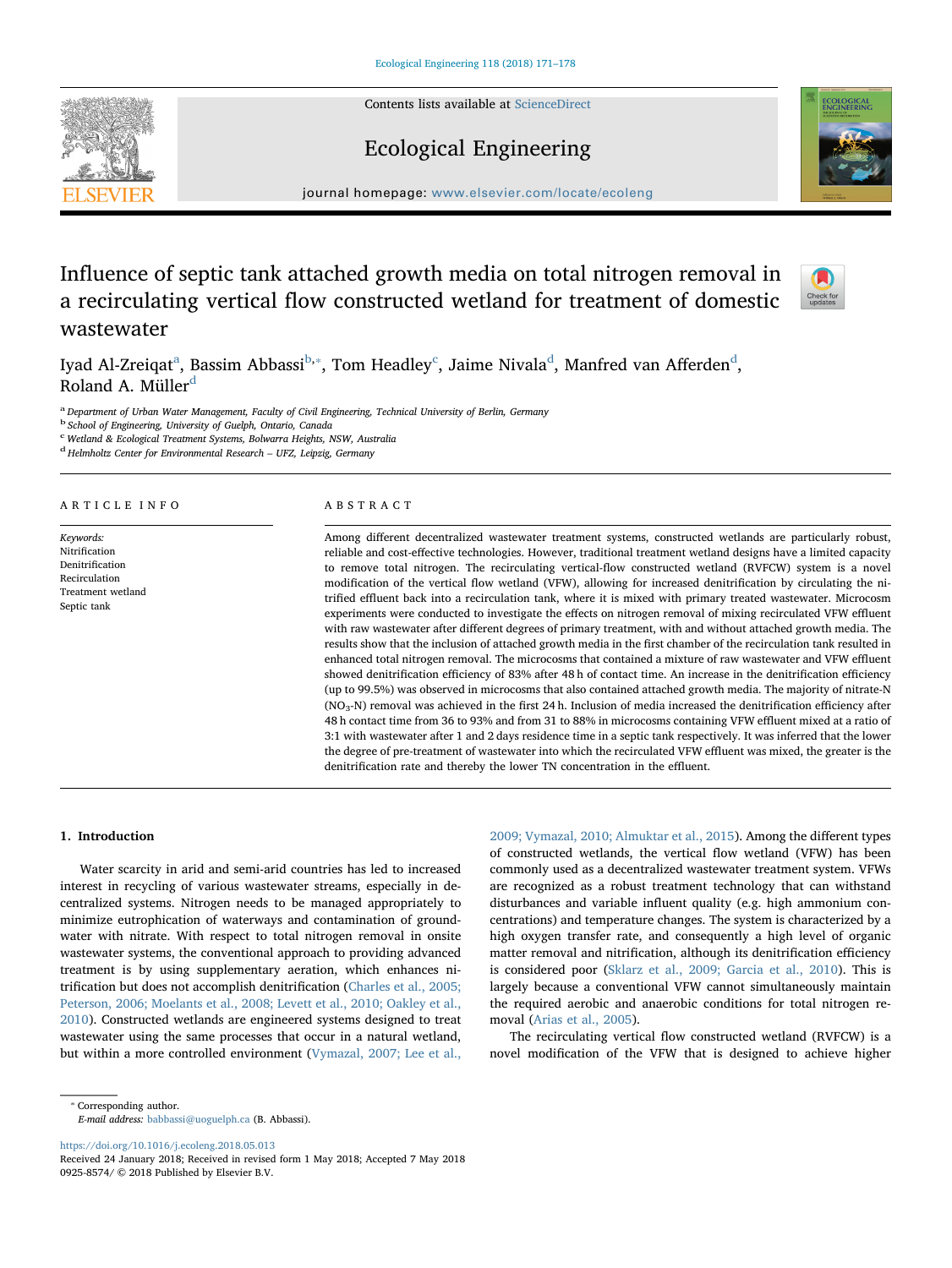<span id="page-1-0"></span>

Fig. 1. Components of the recirculating vertical flow constructed wetland system.

nitrogen removal rates [\(García-Pérez et al., 2006; Gross et al., 2007;](#page-7-4) [Tanner et al., 2012\)](#page-7-4). Recirculation plays an important role in improving the performance of the VFW, because it enhances the interactions and contact between wastewater pollutants and the microorganisms responsible for treatment [\(Lian-sheng et al., 2006; Zapter et al., 2011](#page-7-5)). Part of the nitrified VFW effluent is recirculated back to the septic tank, where the presence of anoxic conditions and organic carbon favour denitrification ([Vymazal, 2007; Kadlec and Wallace, 2009](#page-7-1)). This gives rise to the question of how much pre-treatment of the influent is required prior to mixing with the recirculated VFW effluent. The right balance needs to be struck between providing anoxic, carbon-rich conditions for denitrification in the recirculation tank and maintaining sustainable solids and organic loading rates on the VFW bed which will avoid clogging. [Sundaravadivel and Vigneswaran \(2001\)](#page-7-6) reported that while recycling within a RVFCW system may not change the overall system hydraulic retention time (HRT), it may increase local flow velocities. Accordingly, the system design should be optimized to avoid disturbance in septic tank function.

The portion of the VFW effluent that is recirculated is normally characterized by high dissolved oxygen concentration which varies with the recirculation ratio. [Arias et al. \(2005\)](#page-7-3) found that as recycling rates increased, the oxygen saturation varied from zero with no recycling to 12, 30, and 60% as recirculation rates increased to 100, 200, and 300%, respectively. While this is favourable for nitrification and aerobic degradation of organic matter, elevated levels of dissolved oxygen in the recirculation tank may inhibit denitrification. Accordingly, the RVFCW has proven to be an effective alternative to remove organic matter, suspended solids, and ammonium in domestic wastewater ([Sundaravadivel and Vigneswaran, 2001; Gross et al., 2007; Arias](#page-7-6) [et al., 2005; Li and Tao, 2017](#page-7-6)), but the design and operation needs to be optimized for total nitrogen removal.

The focus of this study is optimization of nitrogen removal from domestic wastewater in RVFCWs. Experiments were conducted in Jordan on a full-scale RVFCW system as well as lab-scale microcosms, using real municipal wastewater. To assess the effect of different levels of wastewater pre-treatment and the inclusion of attached-growth media on total nitrogen removal, microcosms were established comparing different combinations of VFW effluent and untreated wastewater collected from various locations within a septic tank, both with and without attached-growth media.

#### 2. Materials and methods

## <span id="page-1-1"></span>2.1. Full-scale vertical flow constructed wetland

A RVFCW was constructed at a demonstration facility in Fuhais, Jordan as one example of a potential decentralized system for onsite treatment of domestic wastewater. The constructed wetland system consists of a septic tank, a recirculation tank, splitter-box, wet well with a submersible pump (pump well), and a recirculating VFW [\(Fig. 1](#page-1-0)). The system was designed to treat domestic wastewater with a daily flow of 2160 L/d at a hydraulic loading rate of  $108 \text{ L/m}^2$  d. The septic tank is fed with raw wastewater from the adjacent central wastewater treatment plant (25,000 Person Equivalents) of the city of Fuhais in Jordan. The septic tank design allows the assumption of plug flow pattern through the tank. The VFW is intermittently loaded with effluent from the recirculation tank at a rate of 90 L/h, divided into three episodes of feeding per hour. Each individual feed (every 20 min) discharges 30 L of wastewater within a few minutes. The inlet flow volume to the RVFCW system is measured with an electromagnetic flow meter (ELPIS) and the intermittent loading is controlled using a programmable logic control (PLC) SIEMENS-SIMATIC S7-200.

The wastewater receives primary treatment in a septic tank with a working volume of  $4.6 \text{ m}^3$ , ensuring an average residence time of two days. The effluent from the septic tank flows into the recirculation tank with a working volume of  $6.2 \text{ m}^3$ , where it is mixed with 75% of the effluent from the VFW (i.e. a recirculation rate of 300%). After a residence time of approximately one day, the effluent from the recirculation tank flows to the pump well, from where the submersible pump distributes the water over the surface of the VFW via a network of pipes. After each pass through the wetland, 25% of the VFW outflow leaves the system as final effluent.

The VFW has a surface area of 20 m<sup>2</sup> (4 m  $\times$  5 m) and a depth of one meter. A bedding layer of fine sand was used under the liner across the bottom, while the side-walls were built with concrete bricks. The bottom and the sides were lined with a polyethylene (PE) liner (1-mm thick) to prevent leakage. Crushed volcanic rock, known as zeotuff, was used as filling material, because it is locally available in Jordan. Zeotuff was quarried and processed in the eastern part of Jordan by the Green Technology company. The main filter media of 2–4 mm zeotuff comprises approximately 80 cm of the total depth. This filter media is underlain by a drainage zone, in which treated wastewater is collected in three parallel perforated lateral pipes and then drains from the system by gravity. The drainage pipes are connected to a common pipe downstream of the wetland bed. The other ends of the perforated lateral pipes are connected to ventilation risers, which passively provide the wetland filter bed with oxygen. The drainage pipes are made of polyvinyl chloride (PVC) with an inside diameter of 110 mm. The perforated lateral pipes are covered by a layer of 20 cm of Zeotuff with a size range of 10–25 mm, to serve as a drainage zone overlain by the layer of 80 cm of 2–4 mm Zeotuff, as shown in [Fig. 2](#page-2-0).

Wastewater is intermittently pumped and distributed over the surface of the bed through a network of eight lateral pipes located directly at the top of the main filter material and designed to achieve uniform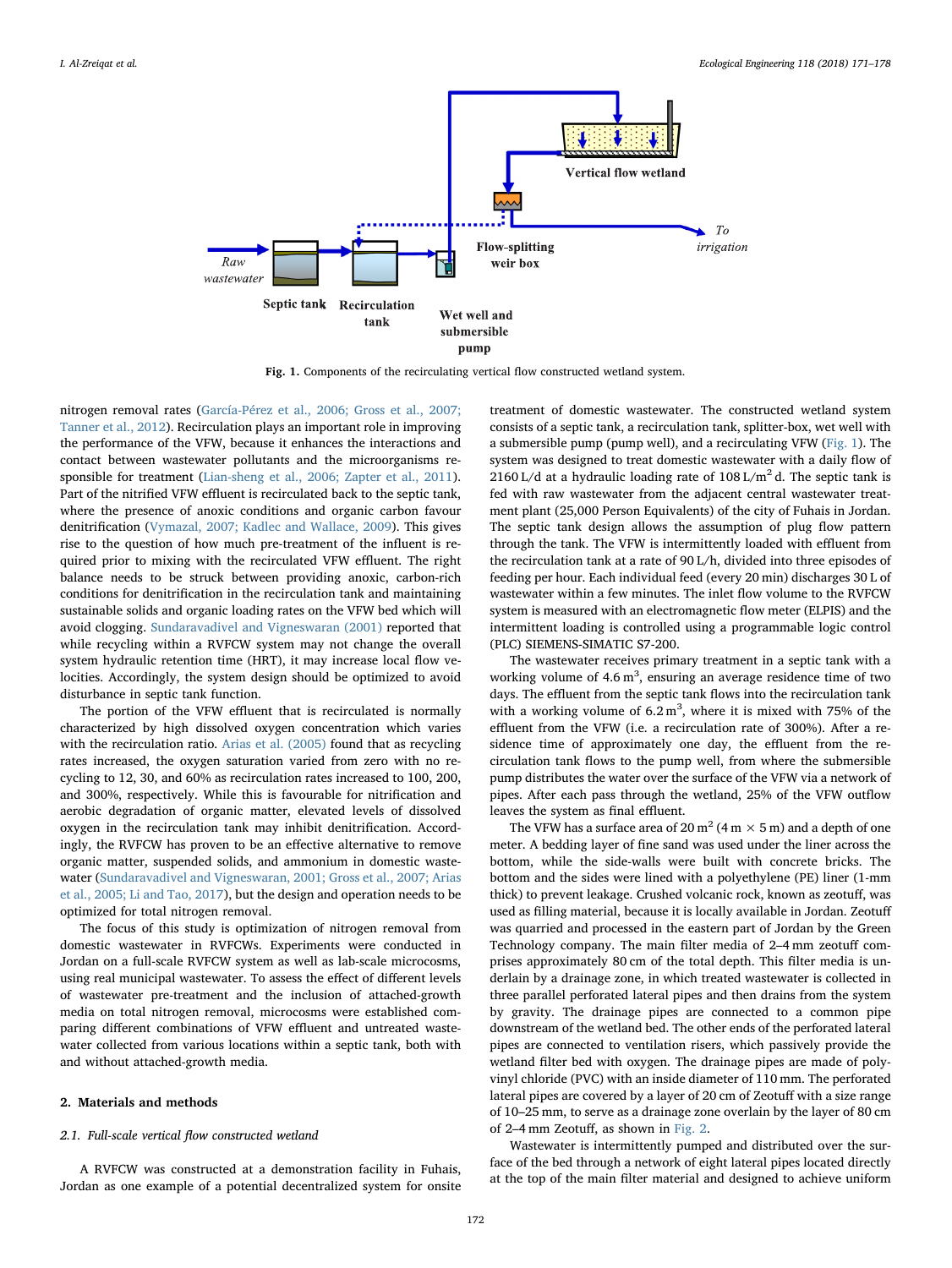<span id="page-2-0"></span>

Fig. 2. Schematic diagram of the recirculating vertical flow wetland.

<span id="page-2-1"></span>

| Table 1                                       |  |  |
|-----------------------------------------------|--|--|
| Experimental setup of the microcosm reactors. |  |  |

|           | No. | Microcosm setup                 | Level of primary treatment   | Attached media | Amount of VFW effluent (%) |
|-----------|-----|---------------------------------|------------------------------|----------------|----------------------------|
| Control 1 |     | Raw wastewater                  | 0 (raw WW)                   | No             | $\mathbf 0$                |
| Pair 1    | 2   | Raw wastewater,                 | $0$ (raw WW)                 | No             | 75                         |
|           |     | No media                        |                              |                |                            |
|           | 3   | Raw wastewater                  | 0 (raw WW)                   | Yes            | 75                         |
|           |     | + media                         |                              |                |                            |
| Pair 2    | 4   | 1-day HRT Septic tank, No media | Halfway point of septic tank | No             | 75                         |
|           | 5   | 1-day HRT Septic tank + media   | Halfway point of septic tank | Yes            | 75                         |
| Pair 3    | 6   | 2-day HRT Septic tank, No media | Septic tank outlet           | No             | 75                         |
|           |     | 2-day HRT Septic tank + media   | Septic tank outlet           | Yes            | 75                         |
| Control 2 | 8   | VFW effluent                    | -                            | No             | 100                        |

distribution of influent. Orifices of 6 mm diameter are spaced every 60 cm along each distribution pipe. The distribution pipes are covered by 4–8 mm zeotuff. The ends of distribution pipes have screw cap at each end that can be removed to flush the pipes in case of required maintenance.

The system has been designed to mix a portion of the VFW effluent with the septic tank effluent in a recirculation tank, allowing the denitrification process to occur under anoxic conditions. Water samples were taken at different locations representing the different system components and analyzed for various wastewater parameters according to both Standard Methods for Examination of Water and Wastewater ([APHA, 1995\)](#page-7-7) and HACH-Lange test kits.

## 2.2. Microcosm experiment

A series of bench-scale experiments were conducted to investigate the effect of different degrees of primary treatment as well as the effect of attached-growth media in the recirculation tank on denitrification. Eight microcosm batch-reactors representing different treatments were prepared. Each microcosm was constructed using a plastic bucket with a working volume of 10 L. In order to simulate the full-scale RVFCW system, the mixing ratio of the VFW effluent to wastewater was identical to that in the full-scale system (3:1). The microcosms were loaded with a mix of 75% VFW effluent and 25% wastewater that had received various degrees of primary treatment ([Table 1](#page-2-1)). The different qualities of primary treated wastewater were collected from different locations throughout the full-scale septic tank, representing different hydraulic retention times (HRT) of 0, 1, and 2 days, corresponding to influent (raw) wastewater, the middle of the tank, and effluent from the septic tank.

Two microcosms were constructed as controls. One received only raw wastewater (i.e., no VFW effluent) to provide a reference for background total nitrogen removal in the microcosms. A second control received only VFW effluent to provide a reference of the background

level of denitrification that might occur without mixing with primary treated effluent (i.e., no recirculation). To study the role of attached growth (biofilm) in combination with different levels of primary treatment, three microcosms containing attached-growth media were tested; one for each level of primary treatment. Attached-growth media were made of plastic conduit tubing, which is normally used for household electric wiring, cut into cylindrical pieces of 1.9-cm diameter and 1-cm length. Each microcosm with attached-growth media received a textile net filled with 900 pieces of conduit tubing. A total of 8 microcosms (6 test and 2 control) were used in this phase of the investigation ([Table 1\)](#page-2-1).

Each run in the experiment was repeated four times. The attachedgrowth media were pre-conditioned by storing them in the full-scale recirculation tank for a period of three weeks prior to the start of the experiment. This measure was taken to allow the denitrifying biofilm to grow and enrich on the surface of the plastic media. Each pair of microcosms (suspended and attached growth) with similar degrees of primary treatment (0, 1, or 2 HRT), were filled with the relevant wastewater mixture after being prepared in a separate container. All experiments were conducted at ambient room temperature inside the onsite laboratory building.

## 2.3. Sampling and analysis

During each batch experiment, water samples were collected after 0, 3, 6, 9, 12, 24, 36 and 48 h since the start of the batch. Samples of 100 mL were syringe-drawn and emptied into a clean glass bottle for subsequent analysis. Each water sample was analyzed onsite for dissolved oxygen, pH, redox, and temperature using a HACH-Lange multimeter HQ40D. Samples were analyzed in the lab for chemical oxygen demand (COD), total nitrogen (TN), nitrate-N ( $NO<sub>3</sub>$ -N), and ammonium-N (NH4-N) according to Standard Methods for Examination of Water and Wastewater ([APHA, 1995\)](#page-7-7) and HACH-Lange test kit instructions. A HACH-Lange DR 2800 spectrophotometer was used for test-kit analyses.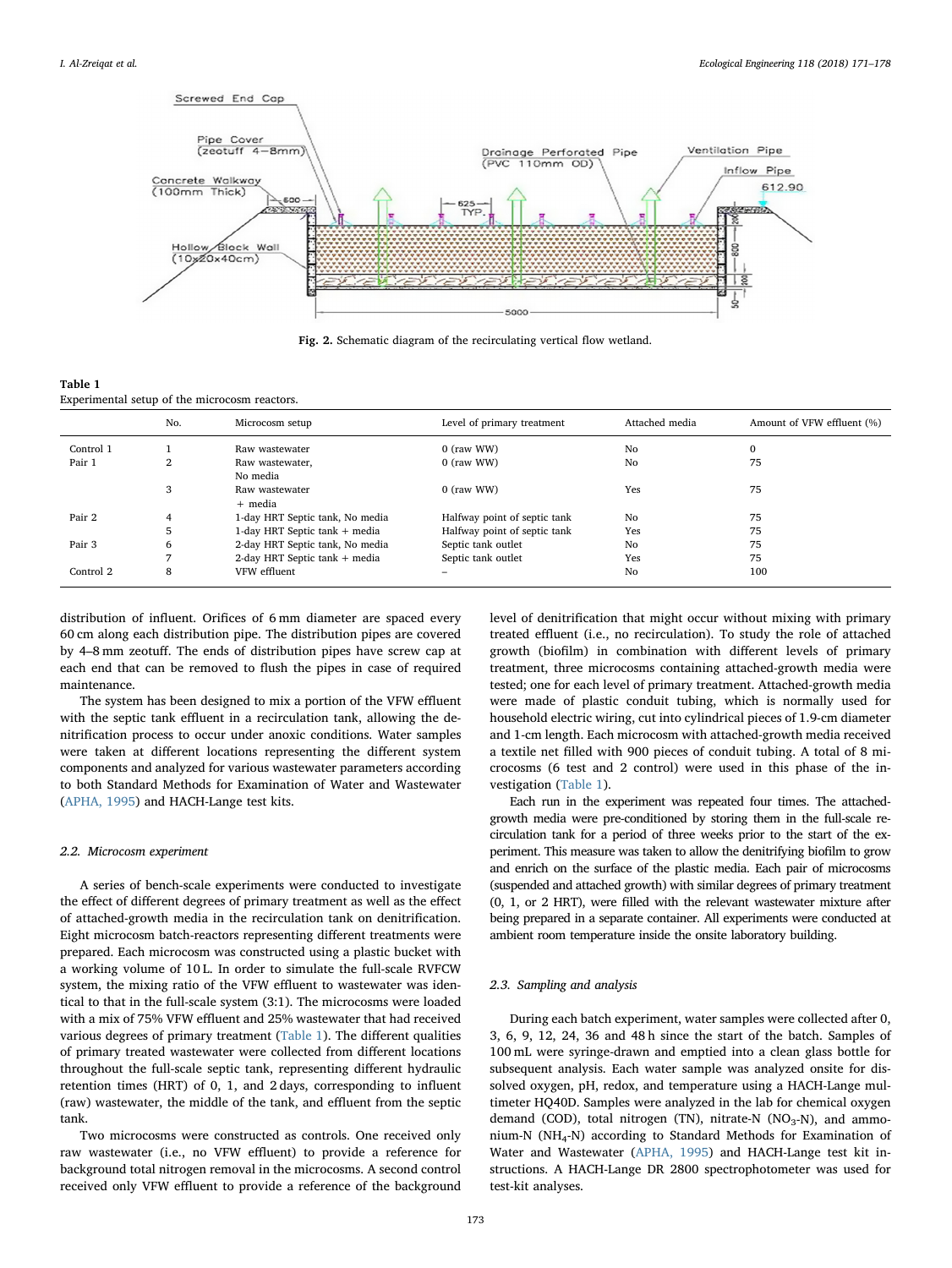#### 2.4. Statistical analysis

A regression analysis was conducted using SAS software version 9.3, where General Liner Model (GLM) analysis was carried out to investigate whether the relationships between concentration and contact time were significant for each of the treatments (different primary treatment (0, 1, and 2 day HRT in septic tank) and presence or absence of media). The coefficient of determination  $(r^2)$  of the liner regression of each treatment was also generated in order to evaluate the strength of the relationship between concentration and contact time for each treatment.

## 3. Results and discussion

## 3.1. Full-scale RVFCW results

<span id="page-3-1"></span>Table 2

The RVFCW was operated under a hydraulic loading of  $108 \text{ L/m}^2$  d. Weekly sampling was performed for a period of 11 months. [Fig. 3](#page-3-0) summarizes the VFW loading rates for the monitored parameters, calculated from the septic tank effluent samples.

The loading rates indicate that most of the influent nitrogen is in the form of ammonium (loading rate of 4.7  $\frac{g}{m^2}$ d). NO<sub>3</sub>-N was observed in the VFW influent wastewater, with a loading rate of  $2.4 \text{ g/m}^2$  d. This nitrate was derived from the nitrified effluent being recirculated from the VFW and is evidence that the denitrification process in the recirculation tank was incomplete. An organic nitrogen loading rate of 3.3  $g/m^2$  d was calculated by subtracting inorganic N from TN.

In order to investigate the performance of each component of the RVFCW system, samples were taken at different locations representing

<span id="page-3-0"></span>

Fig. 3. The pollutant loading rates for the VFW. The error bars denote +/− one standard error of the mean.

| 1001 L                                                                    |  |  |
|---------------------------------------------------------------------------|--|--|
| Mean concentration $(+/-)$ one standard deviation) of the main parameters |  |  |
| monitored at different sampling points.                                   |  |  |

| Parameter        | Inlet $(mg/L)$ | Septic-out    | Recirculation<br>Tank-in $#$ | VFW-in     | VFW-out     |
|------------------|----------------|---------------|------------------------------|------------|-------------|
|                  |                | (mg/L)        | (mg/L)                       | (mg/L)     | (mg/L)      |
| <b>COD</b>       | $934 \pm 288$  | $627 \pm 159$ | $188 + 44$                   | $126 + 26$ | $42 \pm 9$  |
| BOD <sub>5</sub> | $513 \pm 98$   | $193 + 40$    | $72 + 17$                    | $44 + 16$  | $32 \pm 14$ |
| <b>TSS</b>       | $409 + 228$    | $202 \pm 67$  | $62 + 19$                    | $36 + 18$  | $16 + 11$   |
| <b>TN</b>        | $107 \pm 27$   | $101 + 21$    | $62 \pm 20$                  | $55 + 17$  | $52 + 22$   |
| $NH4-N$          | $69 \pm 13$    | $84 \pm 15$   | $22 + 4$                     | $25 + 5$   | $1 + 1$     |
| $NO3-N$          | $0.5 \pm 0.1$  | $0.6 \pm 0.1$ | $27 + 12$                    | $13 + 10$  | $38 + 14$   |

<span id="page-3-3"></span> $*$  Concentrations for the inlet of the recirculation tank are calculated values, assuming that the septic tank effluent and the recirculated portion of VFW effluent were uniformly mixed at a ratio of 3:1 corresponding to the recirculation rate.

<span id="page-3-2"></span>

| Percentage removal of parameters at different stages of the RVFCW system. |  |
|---------------------------------------------------------------------------|--|
|---------------------------------------------------------------------------|--|

| Removal efficiency |                 |                        |                |             |  |  |
|--------------------|-----------------|------------------------|----------------|-------------|--|--|
| Parameter          | Septic tank (%) | Recirculation tank (%) | <b>VFW (%)</b> | Overall (%) |  |  |
| TSS                | 50.6            | 41.7                   | 56.1           | 96.1        |  |  |
| COD                | 32.9            | 33.3                   | 66.4           | 95.5        |  |  |
| BOD <sub>5</sub>   | 62.4            | 39.7                   | 26.4           | 93.7        |  |  |
| TN                 | 5.9             | 10.9                   | 6.7            | 51.9        |  |  |
| $NH4-N$            | $-21.8$         | $-13.1$                | 95.1           | 98.2        |  |  |
|                    |                 |                        |                |             |  |  |

the different components, as described in Section [2.1](#page-1-1). [Table 2](#page-3-1) summarizes the average concentrations of the monitored parameters in each component. The ratio of the average chemical oxygen demand (COD) to biological oxygen demand (BOD $_5$ ) of the feed wastewater was found to be approximately 1.8, similar to domestic wastewater.

[Table 2](#page-3-1) shows that raw wastewater (inlet) has a fairly high total nitrogen concentration of 107 mg/L, which is expected in locations with limited water supply [\(Metcalf and Eddy, 2003](#page-7-8)). The difference in TN concentrations between Septic-out and VFW-out (i.e. the final effluent) indicates an overall denitrification of approximately 49 mg/L throughout the recirculating part of the system, apparently due to nitrification in the VFW and subsequent denitrification in the recirculation tank. Most of the TN entering the system is in the form of ammonium, with a mean concentration of 69 mg/L. All but a small fraction of the remainder is in the form of organic nitrogen, with a mean concentration of 37 mg/L. When wastewater is pumped to the RVFCW system, it receives primary treatment in the septic tank. Some of the organic N is transformed to NH4-N, which explains the increase in the ammonium concentration to 84 mg/L at the septic tank outlet.

[Table 3](#page-3-2) shows the overall recirculating system performance; with mean concentration removal efficiencies for BOD<sub>5</sub>, TSS, and TN of 93.8, 96.1, and 51.4%, respectively. The total removal efficiencies of  $BOD<sub>5</sub>$ and TN are in high agreement with the results obtained by [Põldvere](#page-7-9) [et al. \(2009\),](#page-7-9) who also concluded that higher recirculation rates of treated water can result in increased purification efficiency for most water quality indicators. The calculated removal efficiencies of BOD<sub>5</sub>, NH4-N, and TSS within the VFW component were 26.4, 95.1, and 68.7%, respectively. The high ammonium removal clearly indicates the nitrification capacity of the VFW system; which is attributed to the activity of the biofilm attached to the filter material, and to the abundant oxygen due to the intermittent feeding mode [\(Tanner et al., 2012;](#page-7-10) [Ye et al., 2012](#page-7-10)). In contrast, the RVFCW system exhibited only a moderate total nitrogen removal (51.4%), indicating a limited denitrification process, possibly due to the high oxygen level in the VFW effluent that is mixed with insufficient organic carbon in the effluent from the septic tank and insufficient contact time between wastewater and denitrifying bacteria within the recirculation tank. [Table 3](#page-3-2) also shows that a major part of the  $BOD_5$  (62.4%) was removed in the septic tank before coming in contact with the nitrified effluent from the VFW. This BOD<sub>5</sub> removal is primarily due to sedimentation of organic solids and the anaerobic degradation processes [\(Vymazal, 2007](#page-7-1)). Under the predominantly quiescent conditions, it was also found that 50.6% of the TSS content was retained in the septic tank.

Analytical results for nitrogen compounds TN,  $NO<sub>x</sub>-N$  ( $NO<sub>3</sub>-N$  &  $NO<sub>2</sub>-N$ ), and  $NH<sub>4</sub>-N$  for all RVFCW system stages are summarized in [Fig. 4,](#page-4-0) which shows that total nitrogen was reduced by 51.4% throughout the entire treatment system. This is consistent with works conducted by [Põldvere et al. \(2009\) and Tanner et al. \(2012\),](#page-7-9) who reported TN removal of 51 and 58%, respectively. The removal of TN in the RVFCW system is mainly attributed to the nitrification of ammonium in the VFW and subsequent denitrification of nitrate in the recirculation tank. However, [Filali et al. \(2017\)](#page-7-11) showed that in recirculating wetland systems with intermittent flow regime, both incomplete nitrification and denitrification processes can lead to a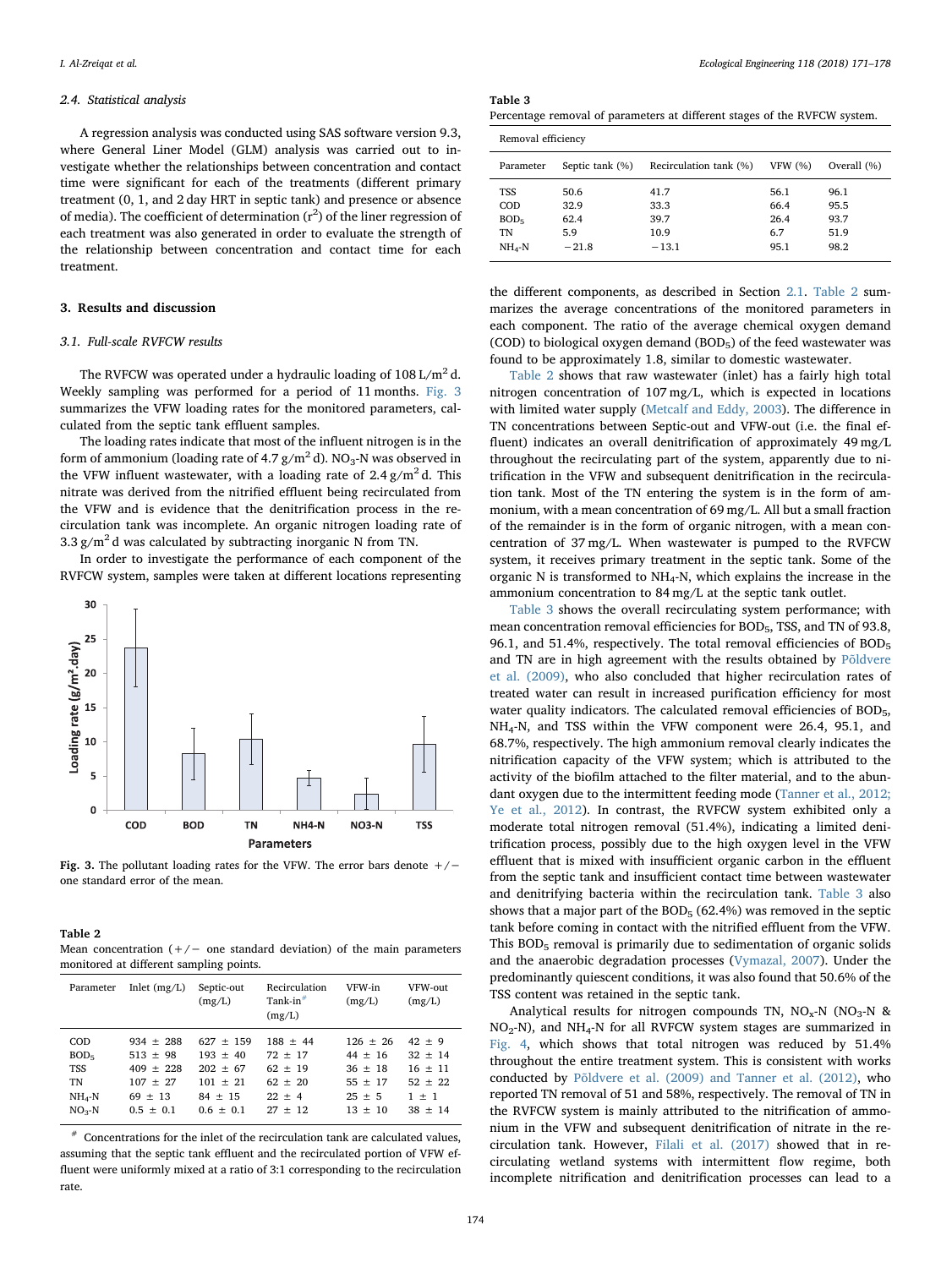<span id="page-4-0"></span>

Fig. 4. Nitrogen transformation throughout the RVFCW system.

production of soluble and gaseous nitrous oxide  $(N_2O)$ . Therefore, the emissions of greenhouse gases (GHG) including the  $N<sub>2</sub>O$  compound that has a high global warming characterization factor should be considered within a context of life cycle analysis of the wetland systems ([Mander](#page-7-12) [et al., 2014](#page-7-12)).

Alternative microbial processes of nitrogen transformation are the dissimilatory reduction of nitrate to ammonium (DNRA) and the anaerobic ammonium oxidation (ANAMMOX). However, DNRA in this investigation is most likely negligible compared to denitrification due to the short HRT in the anoxic zone ([Tournebize et al., 2015\)](#page-7-13). [Li and](#page-7-14) [Tao \(2017\)](#page-7-14) reported that the intermittent feeding regime, which resulted in an unsteady "labile" supply of organic carbon for denitrification, could result in a suppression of ANAMMOX by competing for nitrite. They also concluded that ANAMMOX activity in constructed wetlands could be limited by the low nitrite concentrations. Accordingly, ANAMMOX is also most likely negligible in this investigation, so that denitrification is the main transformation process to reduce nitrate.

[Fig. 4](#page-4-0) also shows that the treated wastewater quality does not quite comply with the Jordanian Standard (JS: 893/2006), which sets the allowable discharge limit of total nitrogen and nitrate to be 45 and 30 mg/L, respectively, for irrigation of cooked vegetables and public areas (Category A). Although there is significant removal of total nitrogen and the effluent satisfies Category B of the standard (70 and 45 mg/L for TN and  $NO<sub>3</sub>$  respectively) for lower risk irrigation options, optimization of the RVFCW performance is needed to satisfy the more stringent Category A standard in Jordan for total nitrogen and nitrate.

#### 3.2. Microcosm experimental results

The change in mean COD concentration over contact time in the microcosms are shown in [Fig. 5.](#page-4-1) In all microcosms, except for control 2 (VFW effluent only), the COD concentration decreased between 45 and 60% over the 48-h batch period. This is consistent with [Arias et al.](#page-7-3) [\(2005\),](#page-7-3) who found that as the recycling ratio increases, COD removal also increases. As shown in [Fig. 5,](#page-4-1) most COD reduction occurred within the first 24 h, indicating that a HRT of 1 day should be sufficient in the recirculation tank. This reduction in COD is primarily attributed to the breakdown of organic material and the utilization of the organic matter in the denitrification process. No significant effect of attached growth media on organic matter degradation was detected throughout the entire experiment.

Similarly, nitrate-N concentrations were determined throughout the 48-h batch periods; results are shown in [Fig. 6](#page-5-0). Nitrate-N concentration remained unchanged for the control 1 and 2. Despite the high  $NO<sub>3</sub>-N$ concentration in VFW effluent (28.3 mg/l), no denitrification was observed in control 2 (VFW effluent only) through the full contact time of 48 h (29.2 mg/l). This is due to the limited organic carbon in the VFW effluent and undeveloped anoxic conditions; the average redox potentials at the beginning and the end of the experiment were found to be −90 and 87 mV, respectively. Accordingly, the existing RVFCW system

<span id="page-4-1"></span>

Fig. 5. Average COD concentration over contact time in the microcosms. The error bars represent  $+/-$  one standard error of the mean.

under the current operating conditions will not be able to obtain further reduction of nitrogen, even at feasible retention times in the effluent collection tank; further nitrogen reduction requires innovative modification of the RVFCW system. Considering the redox potential analysis for the other microcosms (i.e. not the controls), the values were fluctuating between −150 and 120 mV indicating both nitrification and carbonaceous BOD degradation. Similarly, average redox potential in control 1 (raw wastewater) was found to be −234 mV, indicating a complete anaerobic condition ([Faulwetter et al., 2009](#page-7-15)).

The concentration of nitrate-N decreased as the retention time increased in those microcosms containing a mixture of nitrified VFW effluent and influent wastewater after various degrees of pre-treatment. In general, the lower the amount of pre-treatment (higher organic matter content), the greater the rate of nitrate reduction. Furthermore, the inclusion of media in the microcosms has greatly increased the rate of nitrate removal. Comparison of [Figs. 5 and 6](#page-4-1) shows that denitrification was clearly enhanced by the higher COD concentrations that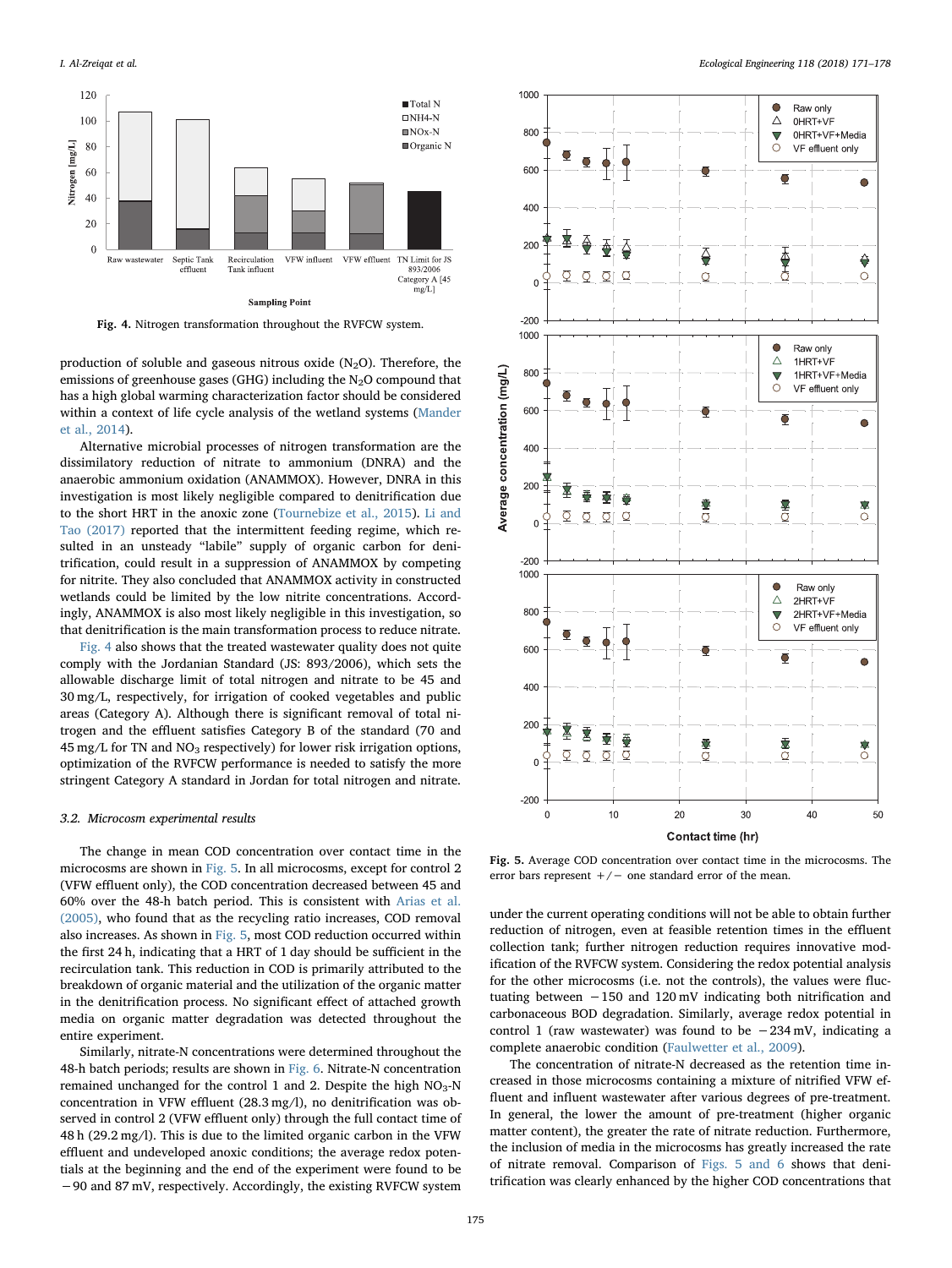were present when wastewater with lower levels of primary treatment were mixed with the nitrified VFW effluent. The suspended growth microcosms containing raw wastewater ( $HRT = 0$ ) showed higher nitrate removal than that those microcosms with septic tank effluent at HRT of 1-day and 2-day. Nitrate-N reduction after 48 h in suspended growth microcosms containing wastewater with different levels of septic tank pre-treatment (0, 1, and 2 HRT) was found to be 83, 36, and 31%, respectively, indicating that the organic carbon removal achieved by primary treatment before a recirculation tank has a detrimental effect on the level of denitrification.

The inclusion of media in the microcosms improved the rate of nitrate removal, due to the presence of a fixed surface area within the reactors for attached growth, denitrifying biofilms to develop. In the microcosms receiving VFW effluent mixed with raw wastewater (no pre-treatment), average nitrate-N removal after 48 h increased from 83% in the suspended-growth microcosm to 99.5% in the attachedgrowth microcosm. Almost complete nitrate-N removal was achieved after 24 h in the microcosm containing media which received VFW effluent mixed with raw wastewater, whereas without media approximately 12 mg/L of nitrate-N remained after 24 h. This demonstrates that, for the wastewater under investigation, the organic carbon in the raw sewage was sufficient to achieve completely denitrify all of the nitrate present in the VFW effluent when a residence time of at least 24 h and attached-growth media is provided in the recirculation tank. A similar improvement in denitrification rate by the inclusion of attachedgrowth media was observed for the microcosms containing VFW effluent mixed with wastewater after 1 and 2 days of primary treatment in a septic tank. In these microcosms, denitrification after 48 h increased from 36 to 93% (1 day primary treatment) and from 31 to 88% (2 days primary treatment) respectively, with the inclusion of media. This is attributed to the enriched denitrifying population in the mediaattached biofilm. Moreover, the denitrifying microorganisms tend to be more active inside the biofilm, where oxygen concentration is usually very limited [\(Matsumoto et al., 2007\)](#page-7-16). Due to low oxygen concentration in the bulk solution of the microcosms, mass transfer of oxygen inside the biofilm is also low, leaving most of the biofilm under anoxic conditions. Moreover, due to the high concentration of nitrate in the bulk solution, penetration of nitrate in the biofilm is rather high. Regions in the biofilm containing high nitrate-N and low dissolved oxygen concentrations would therefore be ideal sites for denitrification ([Matsumoto et al., 2007\)](#page-7-16).

The effect of the contact time in the microcosms on nitrogen removal was also apparent, especially in the first few hours of each run. Within these periods, the COD concentration is high enough to provide denitrifying microorganisms with the required source of carbon. This is seen in the attached-growth microcosms containing mixtures with raw wastewater (0-day HRT), where more than 84% of nitrate reduction was achieved within the first 12 h. In all treatments, contact times longer than 12 h have revealed a slowing in the rates of denitrification, corresponding to a reduction in COD concentrations below approximately 150 mg/L.

The ammonia-N concentration did not change over the entire contact time in all treatments. Thus, any change in nitrate-N concentration was clearly reflected in the total nitrogen concentration ([Fig. 7](#page-6-0)). However, the percentage reductions of total nitrogen were less than the percentage reductions of nitrate-N. For example, in the microcosms receiving VFW effluent with untreated raw wastewater and attachedgrowth media, the nitrate-N and Total N reductions after 48 h contact time were calculated to be 99 and 67%, respectively. This difference is attributed to the content of ammonium in the primary treated wastewater (ranging from 10 to 15 mg/L additional N in the final mixtures) that elevated the total nitrogen concentrations. This ammonium was

<span id="page-5-0"></span>

Fig. 6. Average nitrate-N concentration over contact time in the microcosms. The error bars represent  $+/-$  one standard error of the mean.

not removed within the anoxic microcosms. In the context of a full-scale RVFCW, this residual ammonium in the outlet of the recirculation tank would be subsequently nitrified in the VFW and remain in the effluent as nitrate. Therefore, a residual amount of Total N will remain in the RVFCW effluent, which will be proportional to the recirculation rate employed, even if complete denitrification is achieved in the recirculation tank.

As for nitrate, the effect of media on TN removal was clearly seen, in particular for the microcosms receiving VFW effluent mixed with raw wastewater, where the removal increased from 35% (suspended growth) to 68% (attached growth) as shown in [Fig. 7.](#page-6-0)

ANOVA regression analysis was conducted to compare the significance of the different treatments for nitrate-N reduction over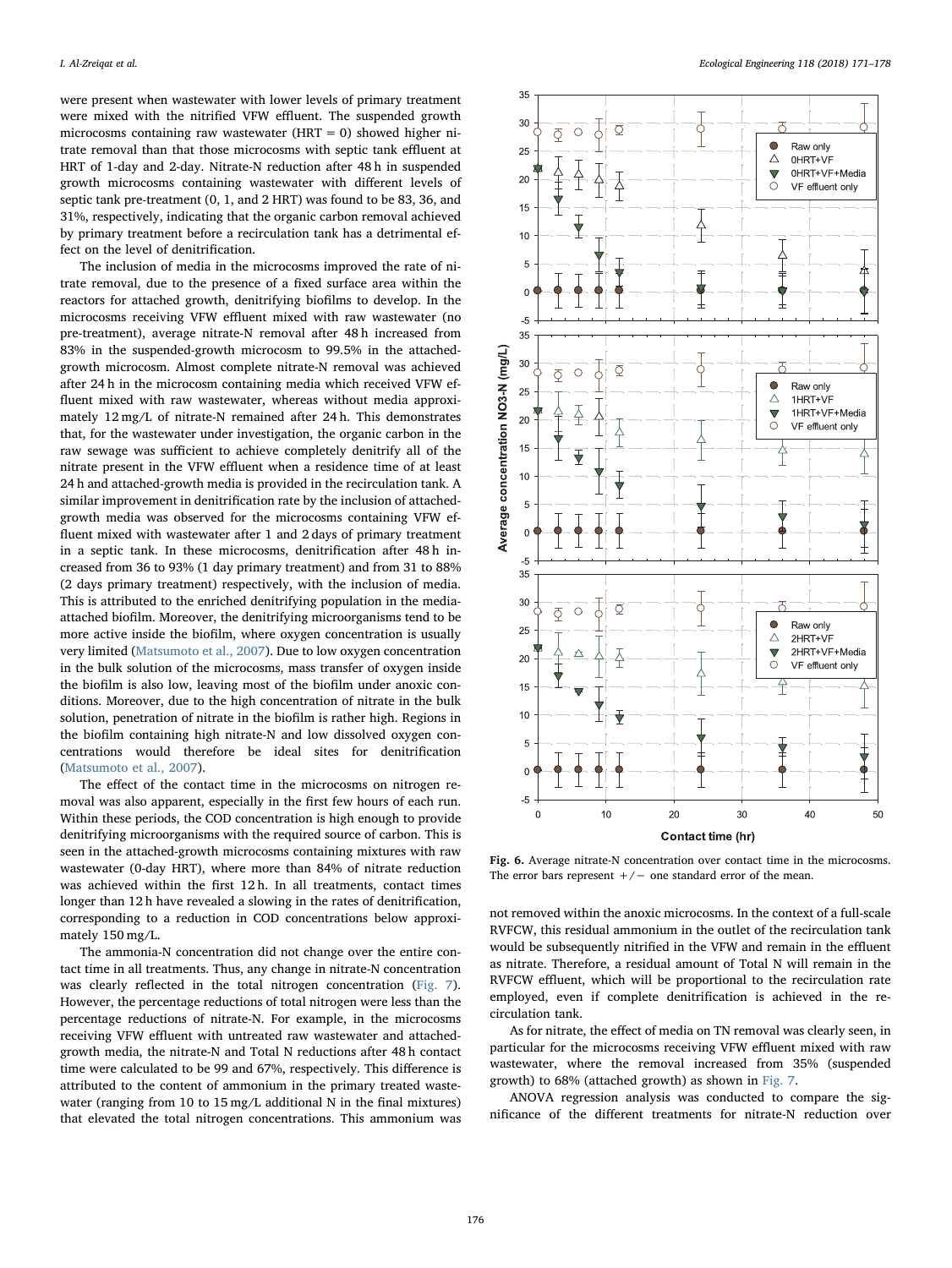<span id="page-6-0"></span>

Fig. 7. Average total nitrogen concentration over contact time in the microcosms. The error bars represent  $+/-$  one standard error of the mean.

contact time as shown in [Table 4](#page-6-1).

The ANOVA table shows that the regression equations for all treatments were highly significant with P < 0.0001. In most cases,  $r^2$ for the attached growth treatments were showing a stronger correlation than the ones with suspended growth. The regression analysis revealed

<span id="page-6-1"></span>

|  | 'able |  |
|--|-------|--|
|--|-------|--|

ANOVA table of the regression analysis.

that  $r^2$  for nitrate concentration in the attached growth treatments with primary treated wastewater after 0, 1, and 2 days residence time in the septic tank were 0.62, 0.71 and 0.68 respectively. This is also seen in [Fig. 6.](#page-5-0) The reduction in TN over contact time was found to be significant for all treatments, where P values were less than 0.0001. The treatment of (0 HRT + Media) showed the highest  $r^2$  among all treatments.

## 4. Conclusion

The performance of the full-scale RVFCW system for ammonia removal was substantial; 98% of the ammonia in the raw wastewater was removed. This indicates the effective aerobic character of the VFW, as well as the presence of an enriched nitrifying population in the biofilm of the wetland media. At the studied recirculation rate of 300%, denitrification in the recirculation tank of the high nitrate-N concentration in the VFW effluent was, however, limited with a reduction of only 51%. Under the current operating conditions, the RVFCW system produced an effluent with TN and nitrate concentrations compliant with the Jordanian regulations (JS 893/2006) for lower-risk Category B irrigation reuse, but not with the more stringent Category A. The microcosm experiment, comparing several combinations of wastewater primary treatment, VFW effluent recycling, and presence/absence of attached-growth media within the recirculation tank, has revealed new findings. Increasing organic matter in the primary treated wastewater (less pre-treatment) increases the denitrification rate. The denitrification rate was especially enhanced by the inclusion of attached-growth media in the recirculation tank microcosms. The maximum nitrate-N removal efficiency of 99.5% was seen after 48 h of contact time in the microcosms containing attached-growth media and receiving the nitrified VFW effluent mixed with raw wastewater (no primary treatment) at a ratio of 3:1. The microcosm receiving the same wastewater mixture, but without attachedgrowth media, achieved 83% removal of nitrate-N after 48 h, showing that, in addition to the rich carbon source available in the raw wastewater (0 d HRT), the effect of attached-growth media on the denitrification rate was significant. The results also revealed that the microcosm containing media achieved 96% denitrification after a contact time of 24 h when receiving VFW effluent mixed with raw wastewater at a ratio of 3:1. From the perspective of designing full-scale RVFCW systems, these results indicate that, under the loading conditions studied, recirculating the nitrified VFW effluent back to the inlet of a septic tank with a residence time of at least 1 day (considering both the forward and recirculated flow rates) at a recirculation rate of 300% will achieve essentially complete removal of nitrate. However, some Total N will remain in the treated effluent due to the ammonium in the influent raw wastewater which is not removed in the recirculation tank and will subsequently leave the RVFCW system as nitrate after being nitrified in the VFW. In this regard, the ultimate removal of Total N achievable by the RVFCW system is proportional to the recirculation rate employed (e.g. 75% removal at the 3:1 recirculation rate studied here), with a higher recirculation rate required to achieve higher levels of Total N removal. Further research is needed to study the effect of higher recirculation ratio on denitrification efficiency under the conditions used in this experiment.

| .                      |            |          |         |          |      |          |  |  |
|------------------------|------------|----------|---------|----------|------|----------|--|--|
| Treatment              | TN<br>COD. |          | $NO3-N$ |          |      |          |  |  |
|                        | $^{2}$     | P value  | n       | P value  |      | P value  |  |  |
| $0d$ HRT + VFW         | 0.65       | < 0.0001 | 0.77    | < 0.0001 | 0.86 | < 0.0001 |  |  |
| 0d HRT + $VFW + Media$ | 0.62       | < 0.0001 | 0.81    | < 0.0001 | 0.62 | < 0.0001 |  |  |
| $1d$ HRT + VFW         | 0.51       | < 0.0001 | 0.35    | < 0.0005 | 0.55 | < 0.0001 |  |  |
| 1d HRT + $VFW + Media$ | 0.40       | < 0.0001 | 0.62    | < 0.0001 | 0.71 | < 0.0001 |  |  |
| $2d$ HRT + VFW         | 0.70       | < 0.0001 | 0.56    | < 0.0001 | 0.56 | < 0.0001 |  |  |
| $2d$ HRT + VFW + Media | 0.51       | < 0.0001 | 0.71    | < 0.0001 | 0.68 | < 0.0001 |  |  |
|                        |            |          |         |          |      |          |  |  |